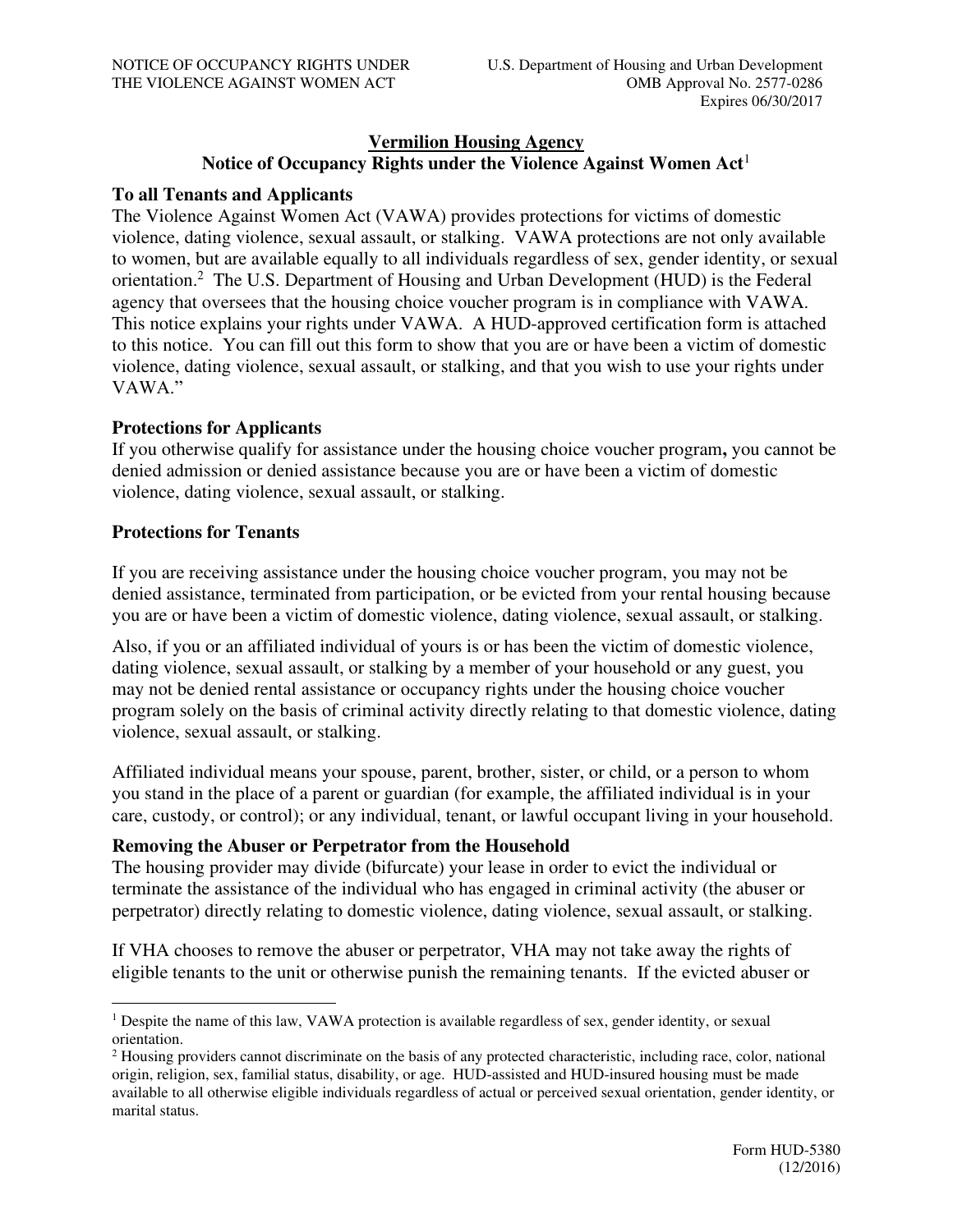perpetrator was the sole tenant to have established eligibility for assistance under the program, VHA must allow the tenant who is or has been a victim and other household members to remain in the unit for a period of time, in order to establish eligibility under the program or under another HUD housing program covered by VAWA, or, find alternative housing.

In removing the abuser or perpetrator from the household, the housing provider must follow Federal, State, and local eviction procedures. In order to divide a lease, the housing provider may, but is not required to, ask you for documentation or certification of the incidences of domestic violence, dating violence, sexual assault, or stalking.

#### **Moving to Another Unit**

Upon your request, VHA may permit you to move to another unit, subject to the availability of other units, and still keep your assistance. In order to approve a request, VHA may ask you to provide documentation that you are requesting to move because of an incidence of domestic violence, dating violence, sexual assault, or stalking. If the request is a request for emergency transfer, the housing provider may ask you to submit a written request or fill out a form where you certify that you meet the criteria for an emergency transfer under VAWA. The criteria are:

**(1) You are a victim of domestic violence, dating violence, sexual assault, or stalking.** If your housing provider does not already have documentation that you are a victim of domestic violence, dating violence, sexual assault, or stalking, your housing provider may ask you for such documentation, as described in the documentation section below.

**(2) You expressly request the emergency transfer.** Your housing provider may choose to require that you submit a form, or may accept another written or oral request.

**(3) You reasonably believe you are threatened with imminent harm from**  further violence if you remain in your current unit. This means you have a reason to fear that if you do not receive a transfer you would suffer violence in the very near future.

#### **OR**

**You are a victim of sexual assault and the assault occurred on the premises during the 90-calendar-day period before you request a transfer.** If you are a victim of sexual assault, then in addition to qualifying for an emergency transfer because you reasonably believe you are threatened with imminent harm from further violence if you remain in your unit, you may qualify for an emergency transfer if the sexual assault occurred on the premises of the property from which you are seeking your transfer, and that assault happened within the 90-calendarday period before you expressly request the transfer.

VHA will keep confidential requests for emergency transfers by victims of domestic violence, dating violence, sexual assault, or stalking, and the location of any move by such victims and their families.

VHA's emergency transfer plan provides further information on emergency transfers, and VHA must make a copy of its emergency transfer plan available to you if you ask to see it.

### **Documenting You Are or Have Been a Victim of Domestic Violence, Dating Violence, Sexual Assault or Stalking**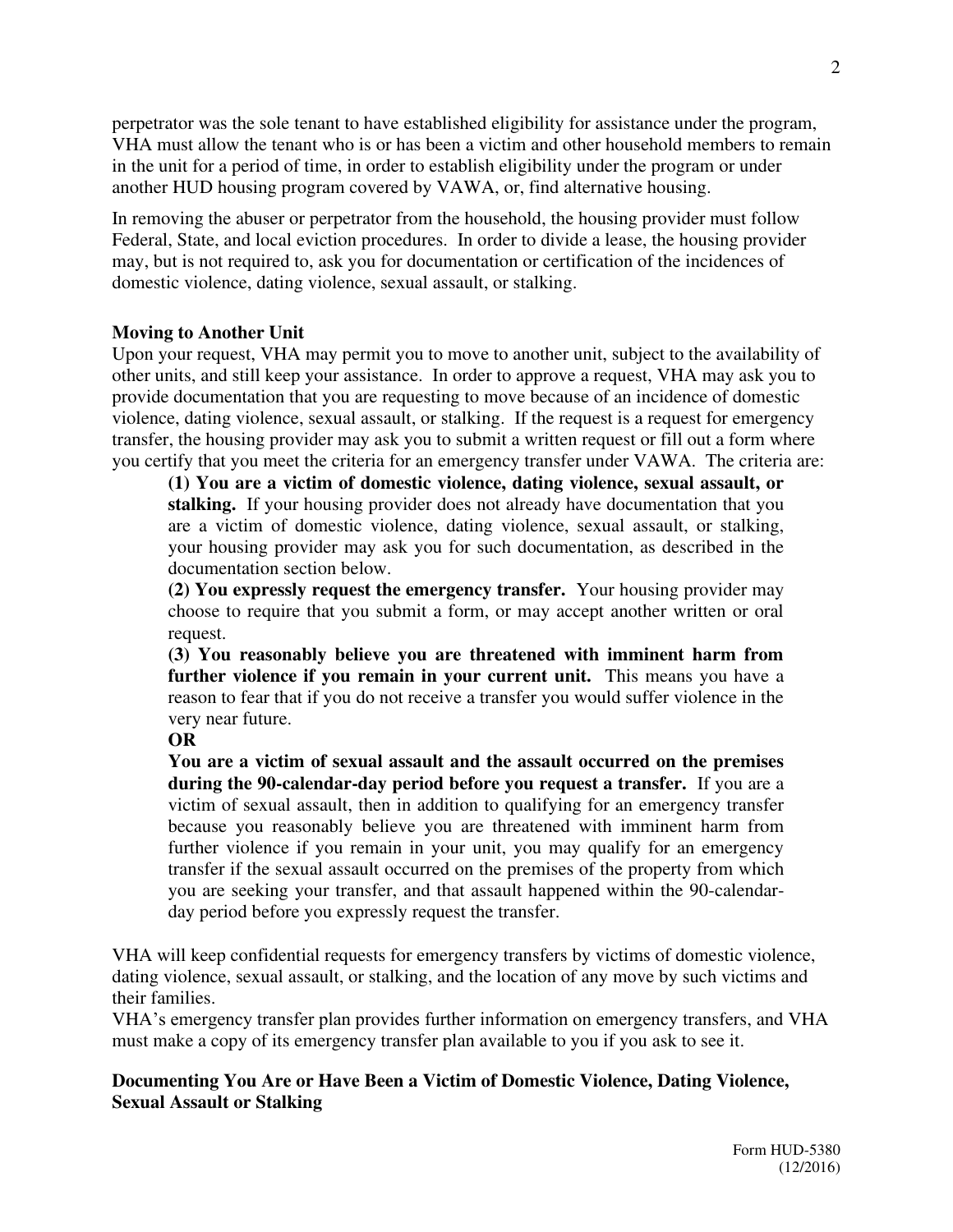VHA can, but is not required to, ask you to provide documentation to "certify" that you are or have been a victim of domestic violence, dating violence, sexual assault, or stalking. Such request from VHA must be in writing, and VHA must give you at least 14 business days (Saturdays, Sundays, and Federal holidays do not count) from the day you receive the request to provide the documentation. VHA may, but does not have to, extend the deadline for the submission of documentation upon your request.

You can provide one of the following to VHA as documentation. It is your choice which of the following to submit if VHA asks you to provide documentation that you are or have been a victim of domestic violence, dating violence, sexual assault, or stalking.

- A complete HUD-approved certification form given to you by VHA with this notice, that documents an incident of domestic violence, dating violence, sexual assault, or stalking. The form will ask for your name, the date, time, and location of the incident of domestic violence, dating violence, sexual assault, or stalking, and a description of the incident. The certification form provides for including the name of the abuser or perpetrator if the name of the abuser or perpetrator is known and is safe to provide.
- A record of a Federal, State, tribal, territorial, or local law enforcement agency, court, or administrative agency that documents the incident of domestic violence, dating violence, sexual assault, or stalking. Examples of such records include police reports, protective orders, and restraining orders, among others.
- A statement, which you must sign, along with the signature of an employee, agent, or volunteer of a victim service provider, an attorney, a medical professional or a mental health professional (collectively, "professional") from whom you sought assistance in addressing domestic violence, dating violence, sexual assault, or stalking, or the effects of abuse, and with the professional selected by you attesting under penalty of perjury that he or she believes that the incident or incidents of domestic violence, dating violence, sexual assault, or stalking are grounds for protection.
- Any other statement or evidence that VHA has agreed to accept.

If you fail or refuse to provide one of these documents within the 14 business days, VHA does not have to provide you with the protections contained in this notice.

If VHA receives conflicting evidence that an incident of domestic violence, dating violence, sexual assault, or stalking has been committed (such as certification forms from two or more members of a household each claiming to be a victim and naming one or more of the other petitioning household members as the abuser or perpetrator), VHA has the right to request that you provide third-party documentation within thirty 30 calendar days in order to resolve the conflict. If you fail or refuse to provide third-party documentation where there is conflicting evidence, VHA does not have to provide you with the protections contained in this notice.

### **Confidentiality**

VHA must keep confidential any information you provide related to the exercise of your rights under VAWA, including the fact that you are exercising your rights under VAWA.

VHA must not allow any individual administering assistance or other services on behalf of VHA (for example, employees and contractors) to have access to confidential information unless for reasons that specifically call for these individuals to have access to this information under applicable Federal, State, or local law.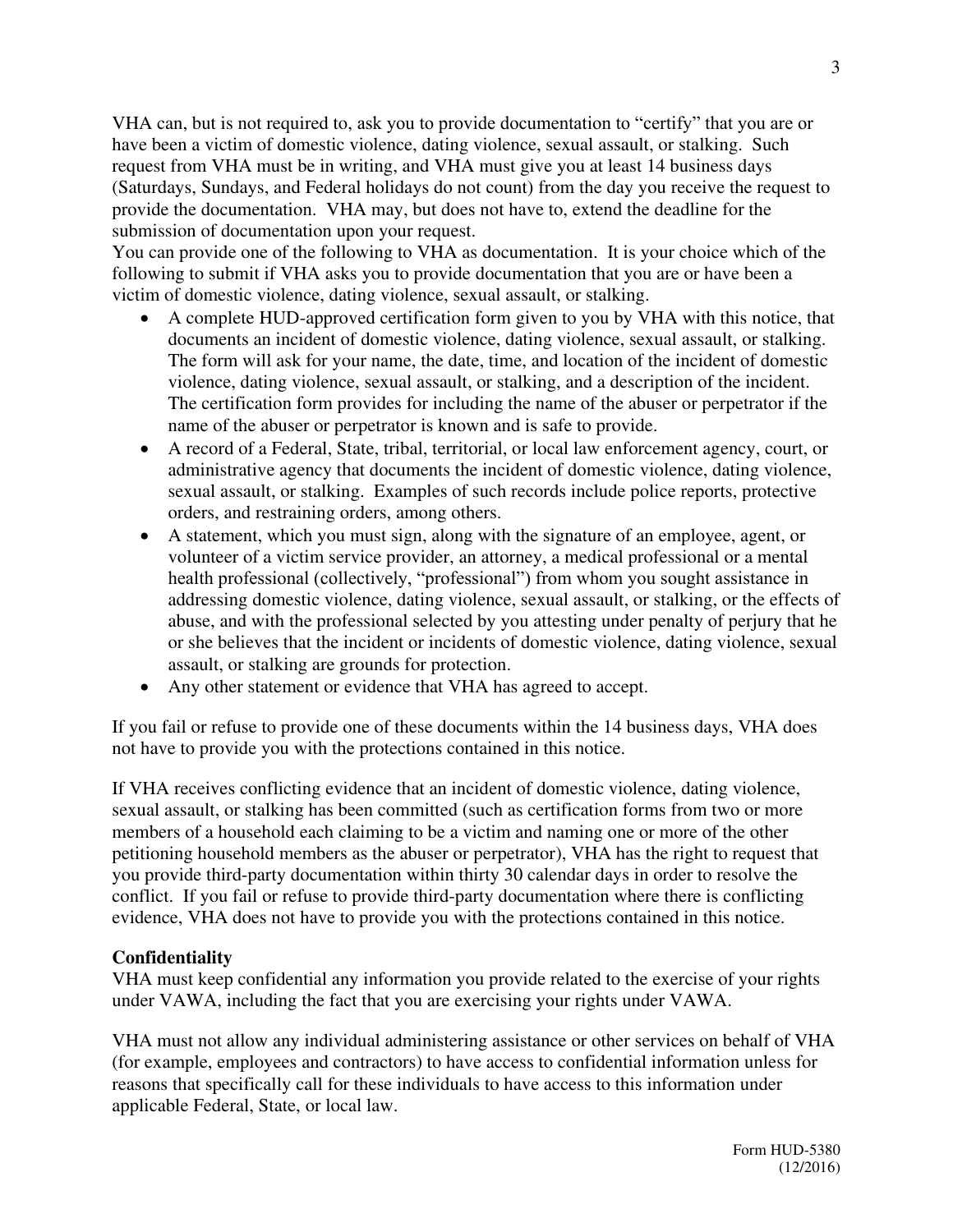VHA must not enter your information into any shared database or disclose your information to any other entity or individual. VHA, however, may disclose the information provided if:

- You give written permission to VHA to release the information on a time limited basis.
- VHA needs to use the information in an eviction or termination proceeding, such as to evict your abuser or perpetrator or terminate your abuser or perpetrator from assistance under this program.
- A law requires VHA or your landlord to release the information.

VAWA does not limit VHA's duty to honor court orders about access to or control of the property. This includes orders issued to protect a victim and orders dividing property among household members in cases where a family breaks up.

# **Reasons a Tenant Eligible for Occupancy Rights under VAWA May Be Evicted or Assistance May Be Terminated**

You can be evicted and your assistance can be terminated for serious or repeated lease violations that are not related to domestic violence, dating violence, sexual assault, or stalking committed against you. However, VHA cannot hold tenants who have been victims of domestic violence, dating violence, sexual assault, or stalking to a more demanding set of rules than it applies to tenants who have not been victims of domestic violence, dating violence, sexual assault, or stalking.

The protections described in this notice might not apply, and you could be evicted and your assistance terminated, if VHA can demonstrate that not evicting you or terminating your assistance would present a real physical danger that:

1) Would occur within an immediate time frame, and

2) Could result in death or serious bodily harm to other tenants or those who work on the property.

If VHA can demonstrate the above, VHA should only terminate your assistance or evict you if there are no other actions that could be taken to reduce or eliminate the threat.

# **Other Laws**

VAWA does not replace any Federal, State, or local law that provides greater protection for victims of domestic violence, dating violence, sexual assault, or stalking. You may be entitled to additional housing protections for victims of domestic violence, dating violence, sexual assault, or stalking under other Federal laws, as well as under State and local laws.

# **Non-Compliance with The Requirements of This Notice**

You may report a covered housing provider's violations of these rights and seek additional assistance, if needed, by contacting or filing a complaint with the Chicago Regional Office at (312) 353-5680.

# **For Additional Information**

You may view a copy of HUD's final VAWA rule at

[https://www.federalregister.gov/documents/2016/11/16/2016-25888/violence-against-women](https://www.federalregister.gov/documents/2016/11/16/2016-25888/violence-against-women-reauthorization-act-of-2013-implementation-in-hud-housing-programs)[reauthorization-act-of-2013-implementation-in-hud-housing-programs](https://www.federalregister.gov/documents/2016/11/16/2016-25888/violence-against-women-reauthorization-act-of-2013-implementation-in-hud-housing-programs) 

Additionally, VHA must make a copy of HUD's VAWA regulations available to you if you ask to see them.

For questions regarding VAWA, please contact Brittany Savalick, Director of the HCV program for VHA at (217) 444-3122.

For help regarding an abusive relationship, you may call the National Domestic Violence Hotline at 1-800-799-7233 or, for persons with hearing impairments, 1-800-787-3224 (TTY). You may